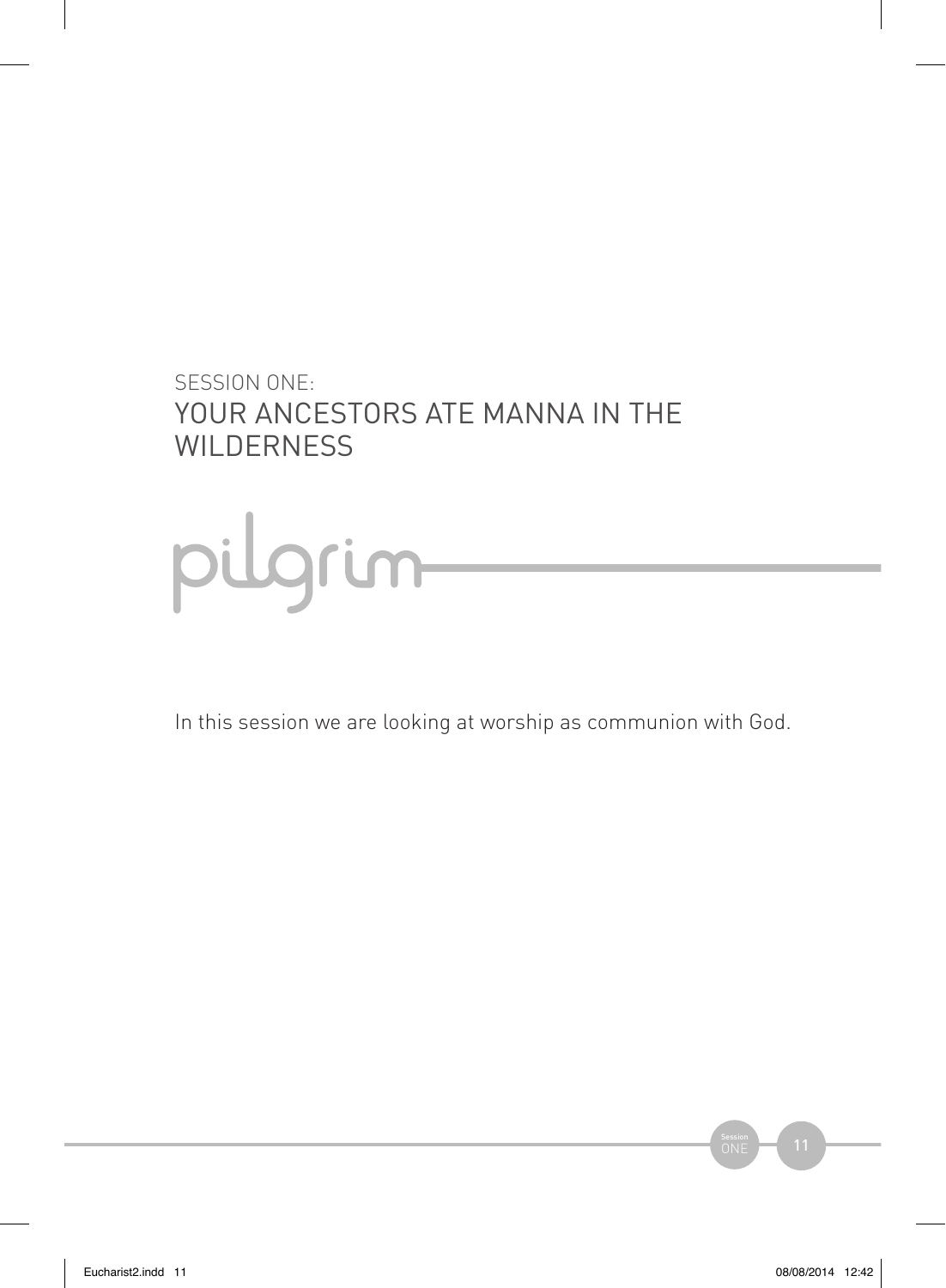# Opening Prayers

I am the bread of life, anyone who comes to me shall not hunger, anyone who believes in me shall never thirst. **Alleluia. Lord, give us this bread always.**

The bread of God comes down from heaven, and gives life to the world. **Alleluia. Lord, give us this bread always.**

Anyone who eats my flesh and drinks my blood has eternal life And I will raise him up on the last day. **Alleluia. Lord, give us this bread always.**

It is the spirit that gives life; the flesh is of no avail. The words I speak, they are spirit and they are life. **Alleluia. Lord, give us this bread always.**

Walk with us, Lord, Along the road of resurrection! Explain for us, so slow to believe, the things that scripture says of you. Break the bread of the Eucharist with us whenever we share our lives with our brothers and sisters. Stay with us each time night approaches and the daylight fades in our hearts. **Amen.**

### **Conversation**

**If someone stopped you in the street and asked, why do you worship, what is it for, how would you reply? And what have been your best and most moving experiences of worship?**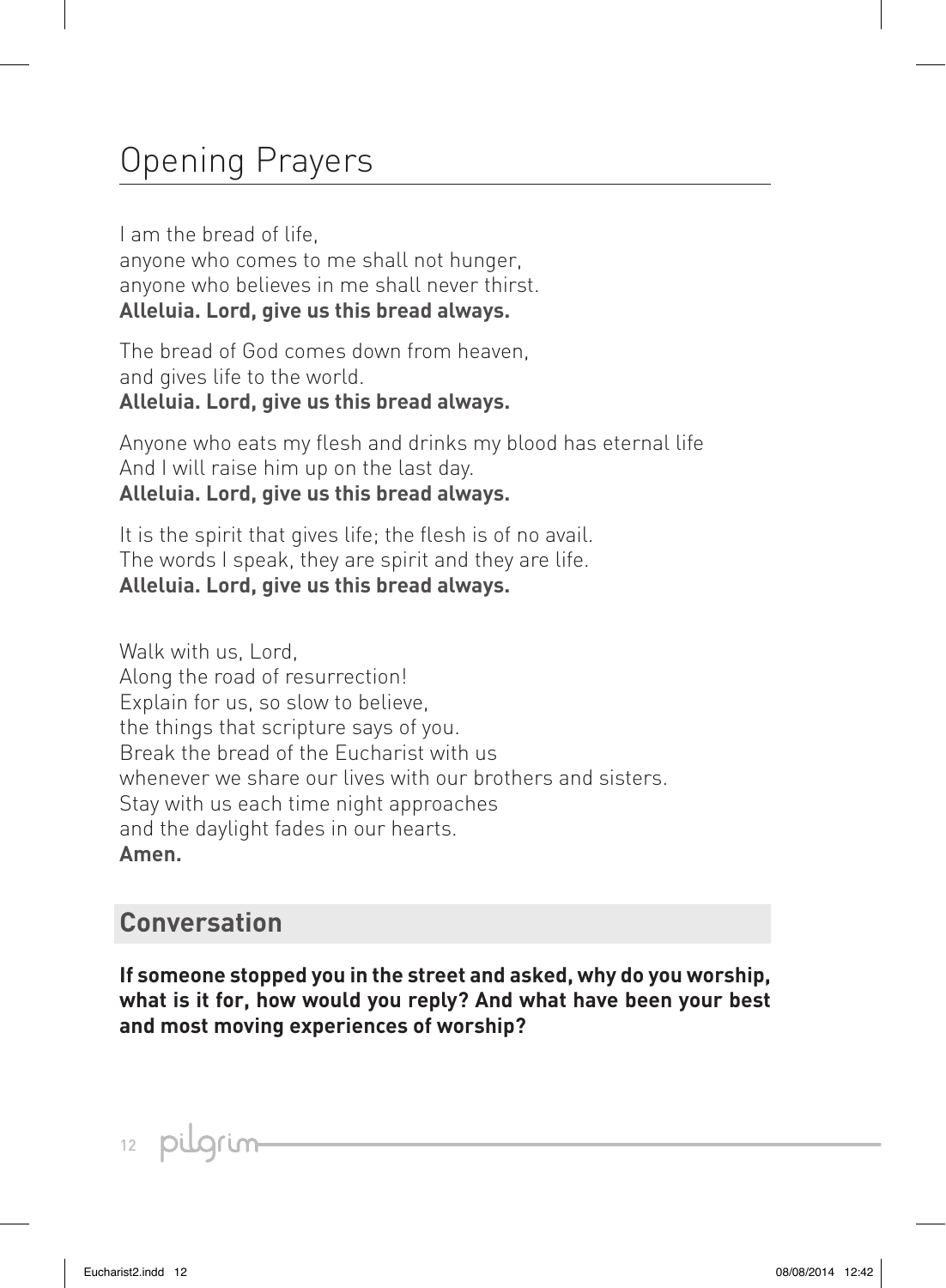# Reflecting on Scripture

### **Reading**

Jesus said, 'I am the bread of life. 49Your ancestors ate the manna in the wilderness, and they died. 50This is the bread that comes down from heaven, so that one may eat of it and not die. 51I am the living bread that came down from heaven. Whoever eats of this bread will live for ever; and the bread that I will give for the life of the world is my flesh.'

<sup>52</sup>The Jews then disputed among themselves, saying, 'How can this man give us his flesh to eat?' 53So Jesus said to them, 'Very truly, I tell you, unless you eat the flesh of the Son of Man and drink his blood, you have no life in you. 54Those who eat my flesh and drink my blood have eternal life, and I will raise them up on the last day; <sup>55</sup>for my flesh is true food and my blood is true drink. <sup>56</sup>Those who eat my flesh and drink my blood abide in me, and I in them. 57Just as the living Father sent me, and I live because of the Father, so whoever eats me will live because of me. 58This is the bread that came down from heaven, not like that which your ancestors ate, and they died. But the one who eats this bread will live for ever.'

JOHN 6.48–58

#### **Explanatory note**

In this passage Jesus is referring to the story in Exodus 16.1–36, in which God's people, having just escaped from slavery in Egypt, found themselves in the desert with no food. God miraculously fed them with quail and with a pale, flaky substance that they called manna (the word means literally 'what now?').

- Read the passage through once
- Keep a few moments' silence
- $\bullet$  Read the passage a second time with different voices
- Invite everyone to say aloud a word or phrase that strikes them

 $S<sub>ession</sub>$  13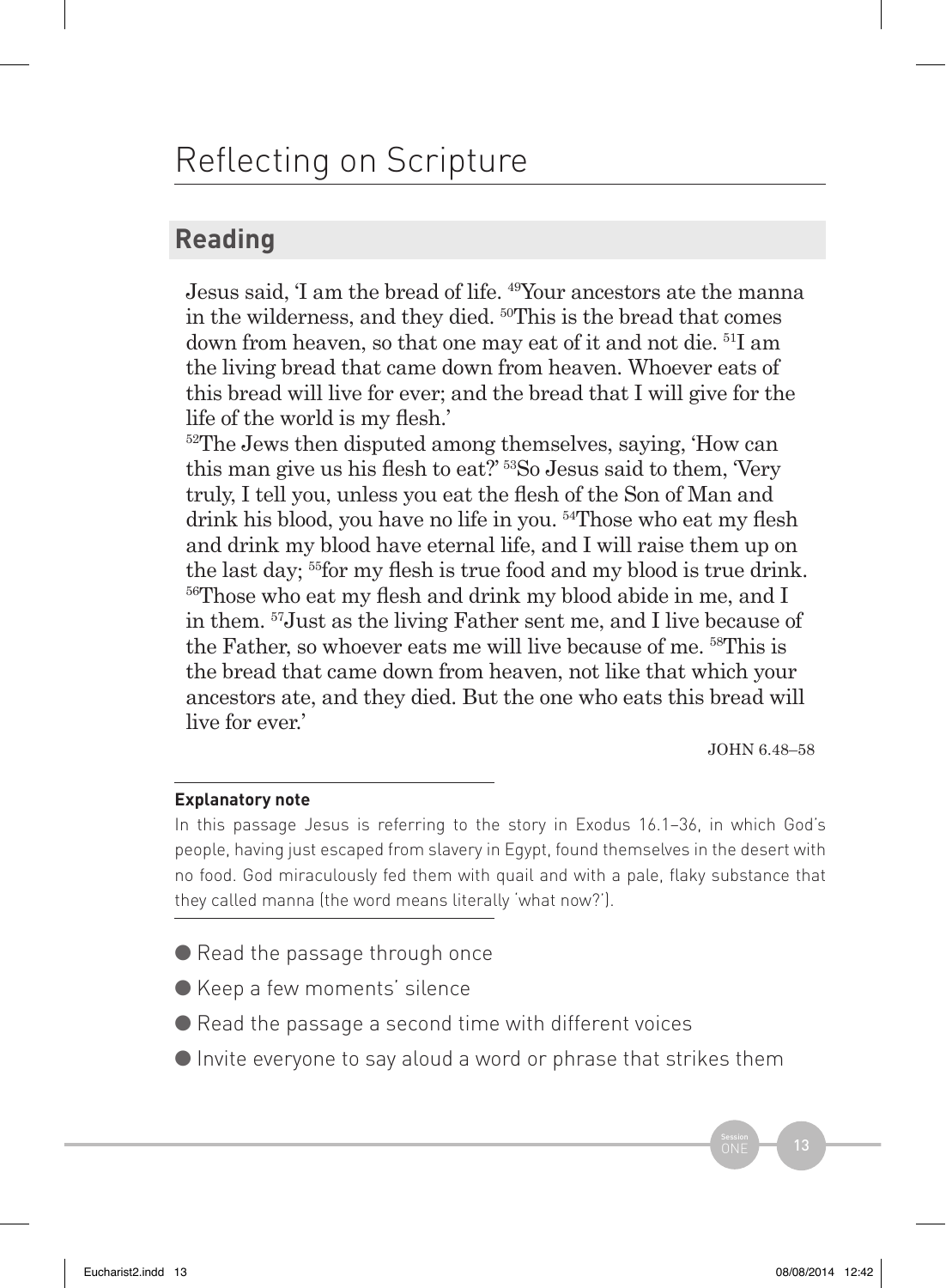- Read the passage a third time
- Share together what this word or phrase might mean and what questions it raises

**Reflection** stephen cottrell

#### **When I was a stranger you welcomed me**

One of the most basic, but often overlooked, symbols of the Christian faith is a table. Think of almost any church you have been into and you will find one. Sometimes it is very grand, high and lifted up and bedecked with candles; sometimes it is plain and unadorned. But it is there for a reason. It signifies one of the most fundamental truths of the Christian faith: that we are welcome; that in the words of Jesus on the night before he died, 'there is a place prepared for us' (see John 14.2). In Jesus, God has done everything that is needed for us to enjoy eternal life with him. That being welcomed into the life of God is symbolized by the table. As we shall see in a later session, it is also a foreshadowing of the banquet of heaven itself.

And Christian worship is very often gathered around the table in the service we call the Eucharist or Holy Communion or The Lord's Supper. Like the very first Christians we worship by coming together

*Good hosts offer friendship too.*

to break bread (Acts 20.7). It is the basic act of Christian worship, instituted by Jesus himself on the night before he died. It is also very human. Meeting to eat is

a wonderful way to bring people together. But it's not just the food itself that creates hospitality – think of canteen meals! Good hosts offer friendship too; the eating and being together around the table create that hospitable place, where conversations can occur and relationships develop.

In the Eucharist God offers us such hospitality: God is the host, and we are the guests.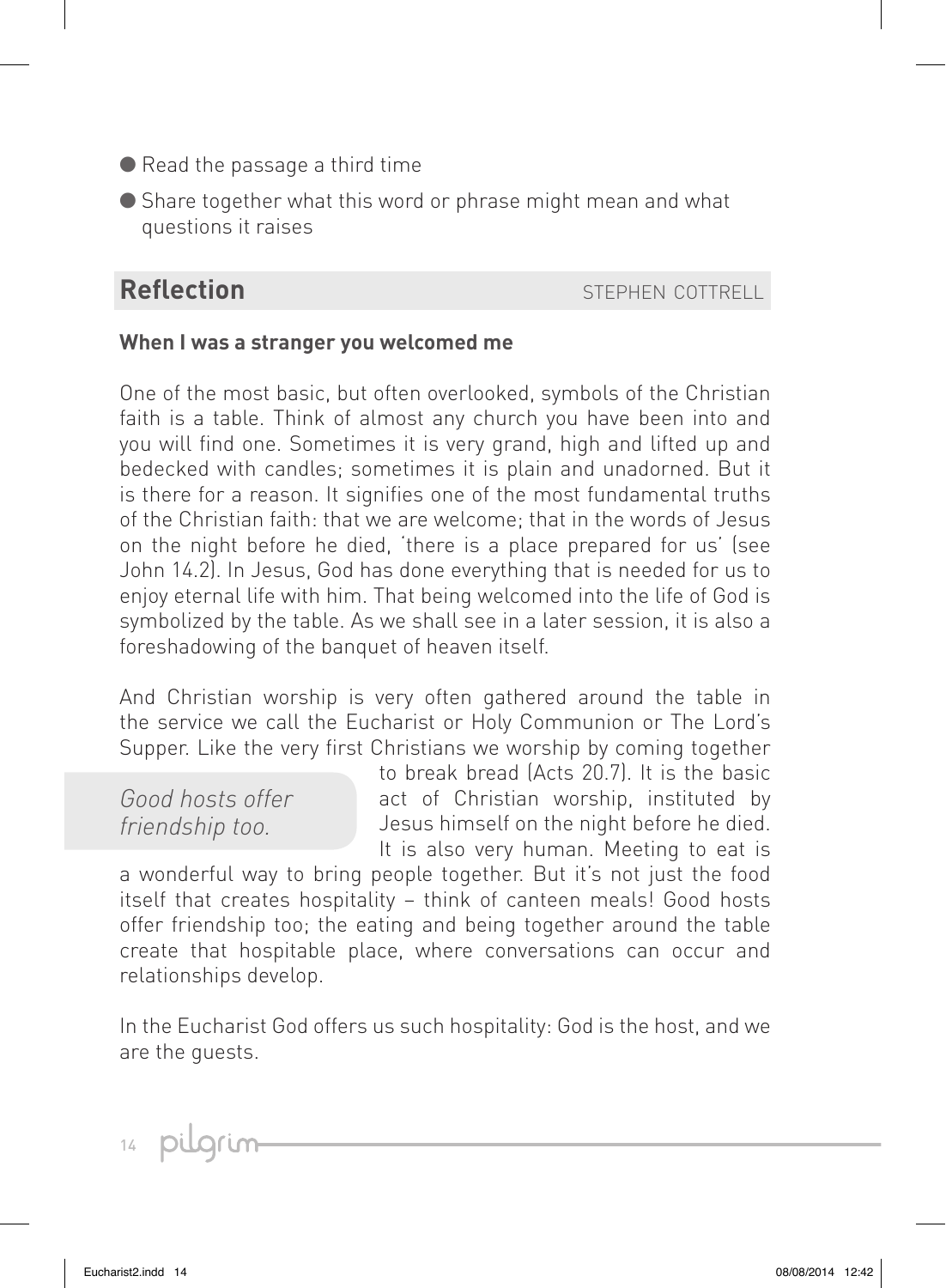The service of Holy Communion has two distinct parts –

**• The Liturgy of the Word** (the readings from Scripture, the sermon, the Creed and the Intercessions).

**• The Liturgy of the Sacrament** (the Peace, the Preparation of the Table, the Great Prayer of Thanksgiving over the bread and wine, the Lord's Prayer, the breaking of the bread and the giving of Communion itself).

There are, as it were, two tables: the table where we gather to break open God's word; and the table where we gather to break open the bread. Around both these tables God gathers and feeds his people.

In the Church of England the Eucharist often begins with the words, 'The Lord is here!' God is taking the initiative. We gather around God's table and in God's presence. We don't need to invite God to join us. He is already here waiting to welcome us.

And, of course, God is everywhere – not just in church! God welcomes me wherever I am, so it is possible to worship anywhere and at any time. But the Sunday gathering of the Christian community is the place where this is made real. We Christians keep coming back to the table of the Lord because here we experience God's hospitality, and here we learn to be hospitable ourselves.

#### **In short**

In the Eucharist, God is the host and we are the guests. We gather around his table and learn from his hospitality how to be hospitable ourselves.

### **For discussion**

- How has your life been enriched by hospitality? Share some experiences of welcoming others or being welcomed in yourself.
- What elements in the worship you have attended remind you of God's welcome?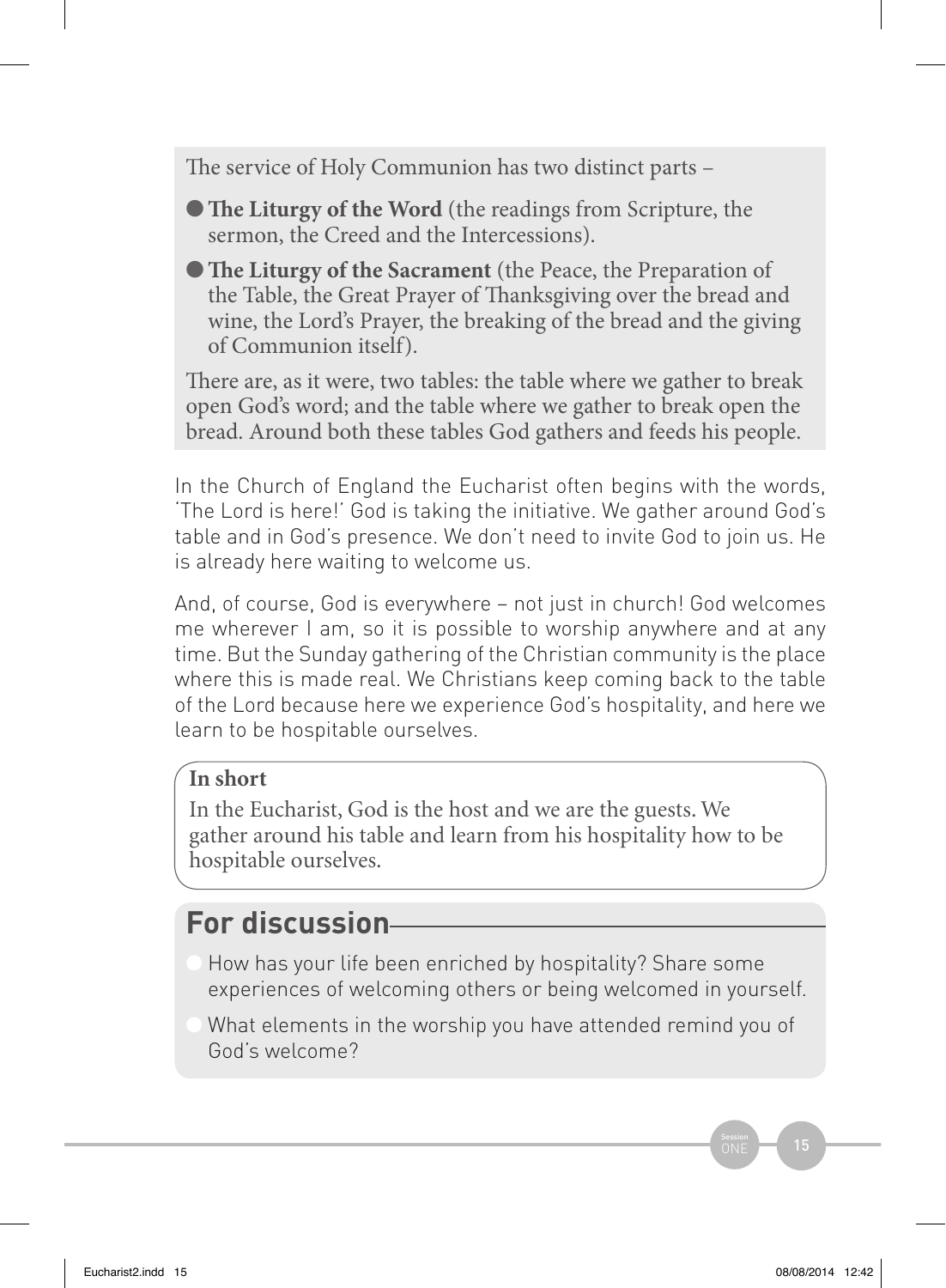#### **I am with you always**

Sometimes it is easy to sense God's presence in worship. There is a description of a time like this in Exodus 15. The Israelites had just escaped from the oppressive regime in Egypt, and had experienced high drama as Moses led them through the Red Sea. They 'saw the great work that the Lord did' and rejoiced at the signs of God's protection. Their enthusiastic song of praise and thanks was accompanied by tambourines and dancing. It was the very first 'happy clappy' service!

But life isn't always like that! When the Israelites arrived in the desert, they didn't feel like worshipping God there. They struggled with the ongoing realities of daily life in a new situation, and it is not surprising that they reacted as they did. Grumbles and complaints like theirs are classic symptoms of what is sometimes called 'culture shock' – the stresses that understandably occur when people have to adapt to new surroundings, bereft of a known way of life while simultaneously working out how to manage unfamiliar situations.

But God was already there in the desert – and welcomed them generously, just as they were. Manna was a completely unexpected gift,

*Manna was a completely unexpected gift.* totally unplanned by them. All of them received God's generosity – not just a select few. As a whole community the Israelites were delivered from Egypt and fed in the desert, and this story became part of their 'salvation history'. In Psalm

78 we read how they retold this story together in worship to pass the memory down the generations. In John 6 Jesus too remembered this story and used it to talk about the gift that he brings to us.

Whether the service is a Eucharist or not, meeting in worship can be a time when we are reminded of God's continuing welcome to his people and of all that God has done to make that welcome possible. When we worship we retell the story of our faith. We remind ourselves of all the ways God has met with us. We bring to God our hopes and needs, our joys and fears. God is our gracious host. God doesn't just welcome everyone. He welcomes everything about us.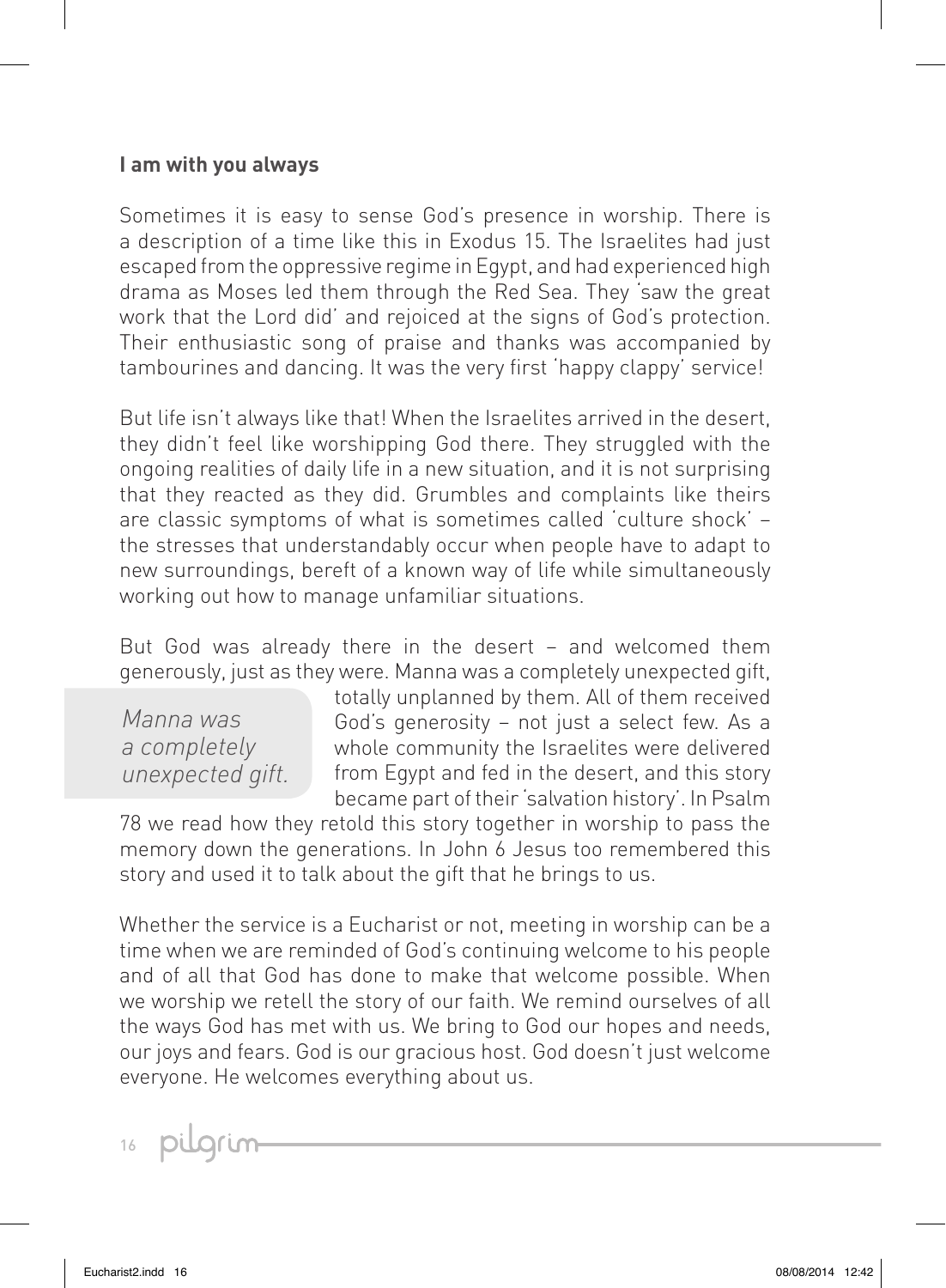### **In short**

All services – whether a Eucharist or not – are times when we are reminded that God welcomes us as his people just as we are.

## **For discussion**

- How do you feel that God is with you when you worship?
- What are the other times in your life when you have been aware of God's provision and welcome? How have these times become part of your own story? And how is it changing you?

# Journeying On

During this next week, think about how the welcome you receive from God in worship can be imitated in your daily life in the welcome and hospitality you offer to others – strangers as well as fellow pilgrims. We will share with each other any conclusions we have come to at the start of the next session. And if you haven't done so already, get hold of a Holy Communion service booklet from your local church or download it from the internet and read through the service; see its structure and enjoy the beautiful language of its prayers.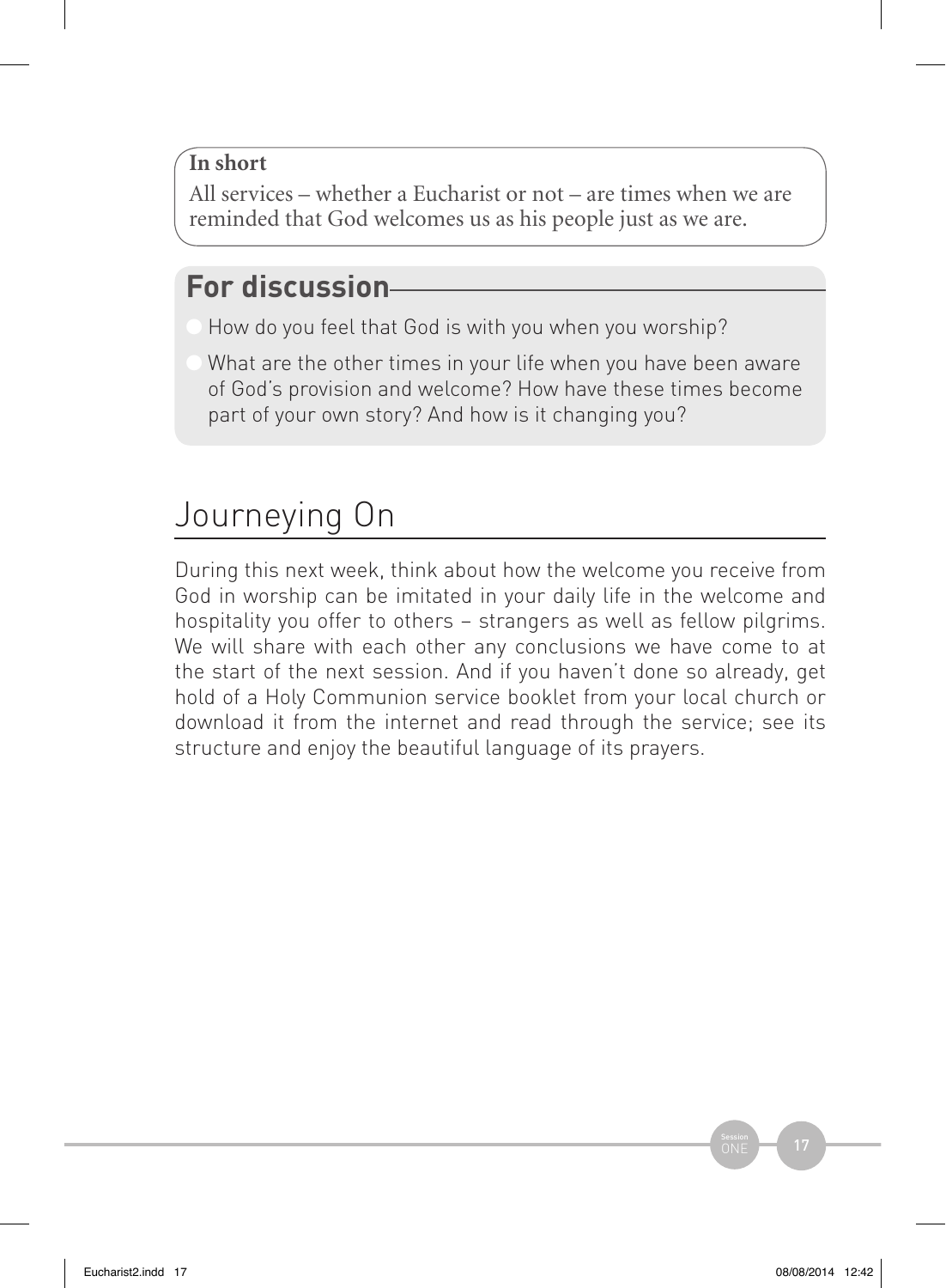# Concluding Prayers

**The cup of blessing that we bless, is it not a sharing in the blood of Christ? The bread that we break, is it not a sharing in the body of Christ? Because there is one bread, we who are many are one body, for we all partake of the one bread.**

1 CORINTHIANS 10.16–17

Merciful God **You have called us to your table** Generous God **You have fed us with the bread of life** Abundant God **Draw us and all people to the service of your Son; And send us out to bring your peace and goodness to the world. Amen.**

# Wisdom for the Journey

On Sundays we hold an assembly of all our members, whether they live in the city or in the outlying districts. The memoirs of the apostles or the writings of the prophets are read, as long as time permits. When the reader has finished, the president of the assembly speaks to us urging everyone to imitate the examples of virtue we have heard in the readings. Then we all stand up together and pray. When we have finished praying, bread and wine and water are brought forward. The president offers prayers and gives thanks as well as possible, and the people give their assent by saying: 'Amen.' Then follows the distribution of the food over which the prayer of thanksgiving has been recited; everyone present receives some, and the deacons take some to those who are absent. The wealthy, if they wish, may make a contribution – they, themselves, decide the amount. The collection is placed in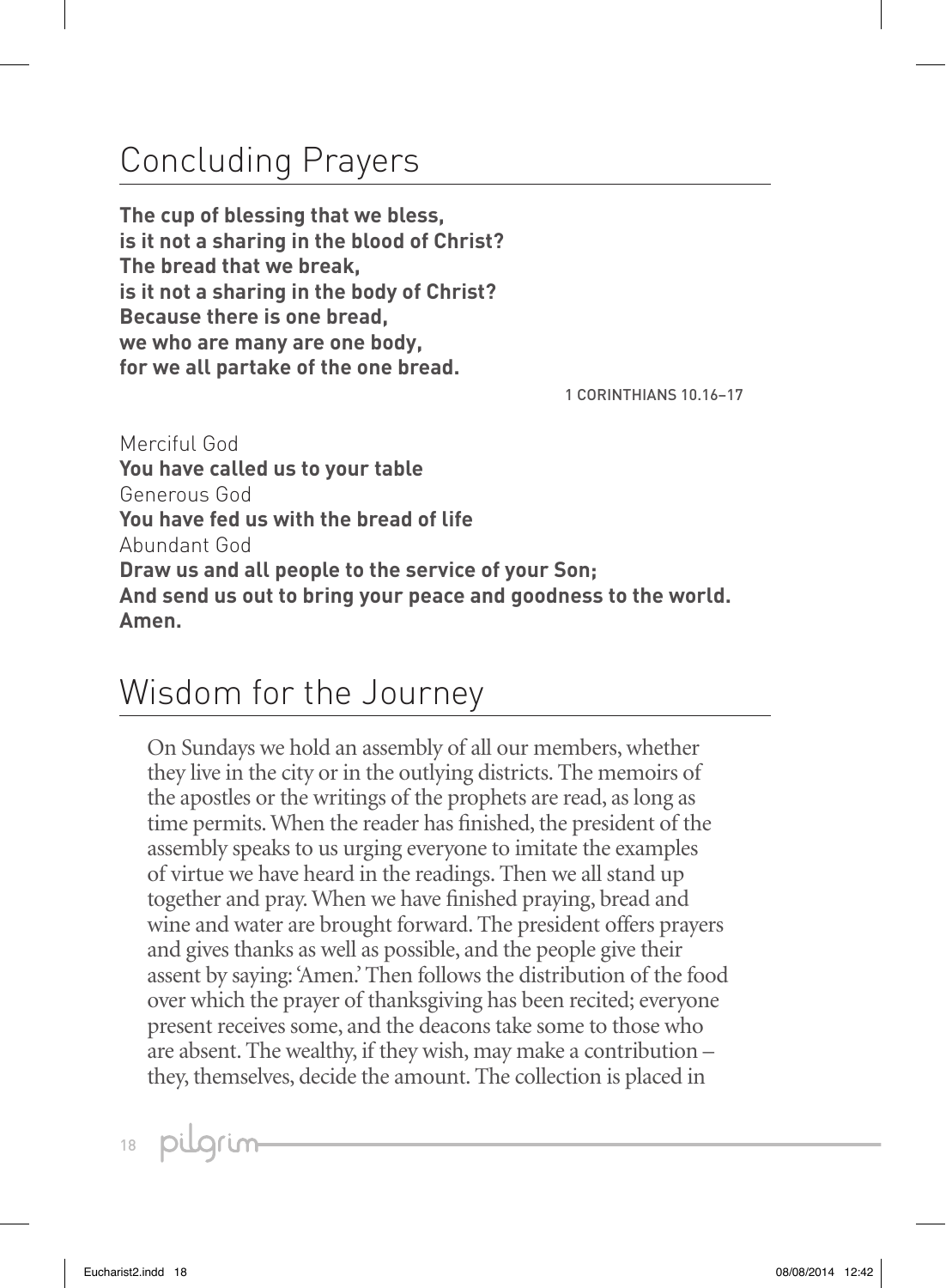the custody of the president, who uses it to help the orphans and widows and all who for any reason are in distress, whether because they are sick, in prison, or away from home.

Justin (c*.*100–165)

Do you wish to honour the body of the saviour? Then do not despise it when it is naked. Do not honour it in church with silk vestments while outside you are leaving it numb with cold and naked. He who said, 'This is my body', and made it so by his word, is the same that said, 'You saw me hungry and gave me no food. As you did it not to one of the least of my brothers and sisters, you did it not to me.' Honour him by sharing your property with the poor. What God needs is not golden cups but golden hearts.

JOHN CHRYSOSTOM (C.347-407)

The reason for our loving God *is* God. He is the initiator of our love and its final goal. God is loveable in himself and gives himself to us as the object of our love. He desires that our love for him should bring us happiness, and not be arid and barren. His love for us opens up inside us the way to love, and is the reward of our own reaching out in love. How gently he leads us in love's way, how generously he returns the love we give, how sweet he is to those who wait for him!

Bernard of Clairvaux (1090–1153)

I hunger and I thirst: Jesu, my manna be; Ye living waters, burst Out of the rock for me.

Thou bruised and broken Bread, My life-long wants supply; As living souls are fed, O feed me, or I die.

J. S. B. Monsell (1811–75)

 $S<sub>ession</sub>$  19